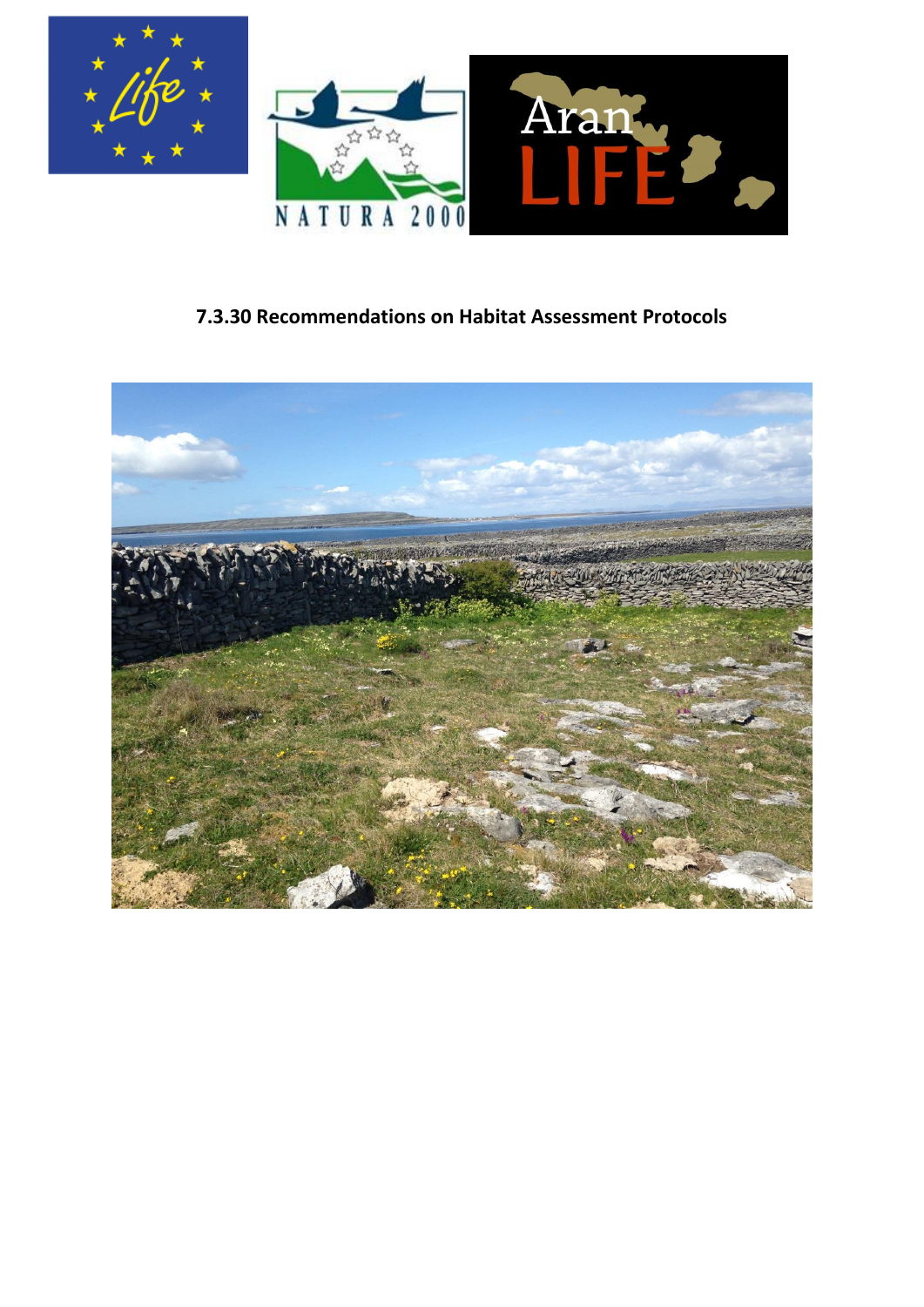#### **Introduction**

The EU Directive on the Conservation of Habitats, Flora and Fauna (92/43/EEC), commonly known as "the Habitats Directive", was adopted in 1992, came into force in 1994 and was transposed into Irish law in 1997. The main aim of the Habitats Directive is to contribute towards the conservation of biodiversity by requiring Member States to take measures to maintain or restore natural habitats and wild species listed on the Annexes to the Directive at a favourable conservation status. Under Article 11 of the Directive, each member state is obliged to undertake surveillance of the conservation status of the natural habitats and species in the Annexes and under Article 17, to report to the European Commission every six years on their status and on the implementation of the measures taken under the Directive (NPWS 2013).

The conservation status of a habitat is defined in Article 1 of the Directive as the sum of the influences acting on a natural habitat and its typical species that may affect its long-term natural distribution, structure and functions as well as the long-term survival of its typical species. The conservation status of a natural habitat will be taken as favourable when:

- its natural range and areas it covers within that range are stable or increasing, and
- the specific structure and functions which are necessary for its long-term maintenance exist and are likely to continue to exist for the foreseeable future, and
- the conservation status of its typical species is favourable.

For habitats, the assessment of structures and functions includes an assessment of the condition and the typical species that characterise the habitat. (NPWS 2013). factors, including forb : graminoid, positive indicator species, negative indicator species, scrub and bracken encroachment, sward height, litter cover, extent of bare ground, and grazing and disturbance levels. Thresholds for each of these values for 6210 Semi-natural dry grasslands & scrub facies on calcareous substrates (FestucoBrometalia) are detailed below (O'Neill et al. 2013).

## **6210 Semi-natural dry grasslands & scrub facies on calcareous substrates (FestucoBrometalia) (\*important orchid sites)**

| Criteria                                                                       | Scale of assessment |
|--------------------------------------------------------------------------------|---------------------|
| <b>Vegetation composition</b>                                                  |                     |
| 1 Total number of positive indicator species present $\geq 7$                  | Relevé              |
| 2 Number of high quality species present $\geq 2$                              | Relevé              |
| <b>3</b> Cover of non-native species $\leq 1\%$                                | Relevé              |
| 4 Cover of the following negative indicator species:                           |                     |
| Arrhenatherum elatius, Cirsium arvense, Cirsium vulgare,                       |                     |
| Dactylis glomerata, Lolium perenne, Rumex crispus,                             |                     |
| Rumex obtusifolius, Senecio jacobaea, Trifolium repens,                        |                     |
| Urtica dioica, individually $\leq 10\%$                                        | Relevé              |
| <b>5</b> Cover of the above negative indicator species collectively $\leq$ 20% | Relevé              |
| 6 Cover of scrub, bracken, heath                                               |                     |
| (woody species except Juniperus communis, Rosa spinosissima,                   |                     |
| Dryas octopetala and Helianthemum oelandicum) $t \leq 5\%$                     | Relevé              |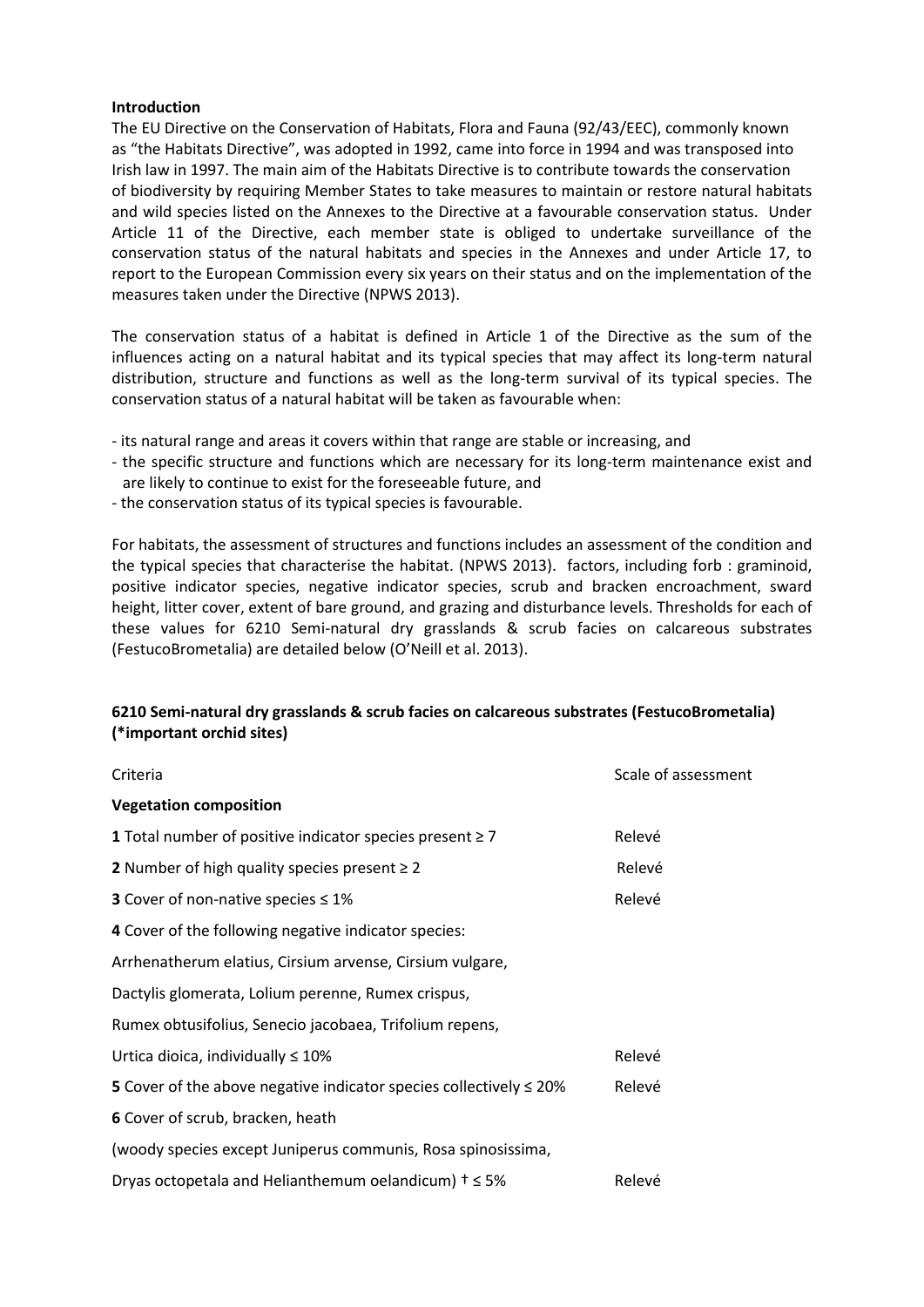#### **Vegetation structure**

| <b>7</b> Forb component of forb: graminoid ratio 40-90%                             | Relevé         |
|-------------------------------------------------------------------------------------|----------------|
| <b>8</b> Proportion of the sward between 5-40 cm tall $\geq$ 30%                    | Relevé         |
| <b>9</b> Litter cover $\leq$ 25%                                                    | Relevé         |
| <b>Physical structure</b>                                                           |                |
| 10 Cover of bare soil $< 10\%$                                                      | Relevé         |
| 11 Area of the habitat showing signs of serious<br>grazing or disturbance $<$ 20 m2 | Local vicinity |

#### **Positive Indicator Species**

Arabis hirsute, Brachypodium pinnatum, Bromopsis erecta, Carex flacca, Ctenidium molluscum, Daucus carota, Galium verum, Helictotrichon pubescens, Homalothecium lutescens, Leontodon hispidus / Leontodon saxatilis, (count Leontodon spp. as one), Lotus corniculatus, Origanum vulgare, Pilosella officinarum, Ranunculus bulbosus, Sesleria caerulea, Thymus polytrichus, Trisetum flavescens.

#### **High Quality Positive Indicator Species**

Antennaria dioica, Anthyllis vulneraria, Asperula cynanchica, Blackstonia perfoliata, Briza media, Campanula rotundifolia, Carex caryophyllea, Carlina vulgaris, Centaurea scabiosa, Filipendula vulgaris, Gentiana verna, Gentianella amarella/campestris, Geranium sanguineum, Knautia arvensis, Koeleria macrantha, Linum catharticum, Primula veris, Sanguisorba minor.

## **Orchid species** (count individual orchid species separately)

† If J. communis, R. spinosissima or D. octopetala exceed 25% cover, transition to another Annex I community should be considered, e.g., 5130 Juniperus communis formations on heaths or calcareous grasslands, 4030 European dry heaths, 4060 Alpine and Boreal heaths. If the 6210 grassland has a population of any orchid species other than the relatively common Dactylorhiza fuchsii and Dactylorhiza maculata it should be considered for the orchid-rich priority habitat \*6210. The following uncommon orchid species have been recorded in this Annex I habitat: Anacamptis pyramidalis, Coeloglossum viride, Dactylorhiza fuchsii v. okellyi, Epipactis palustris, Gymnadenia conopsea, Listera ovata, Neotinea maculata, Ophrys apifera, Ophrys insectifera, Orchis mascula, Orchis morio, Platanthera bifolia, Platanthera chlorantha.

#### **6210\* grasslands on the Aran Islands**

Calcareous grassland habitat comprises species-rich plant communities found on shallow welldrained calcareous substrates often in association with limestone pavement and out cropping limestone rock. The habitat comprises a mixture of grasses and herbs, with calcicole species typically frequent. It is maintained by low intensity grazing but the management of calcareous grassland can vary from area to area and farm to farm. Three main areas of calcareous grassland within Ireland have traditionally been managed differently. The Aran Islands, with its collection of small fields is grazed during the winter (winterage) on a rotational basis, with cattle moved from field to field once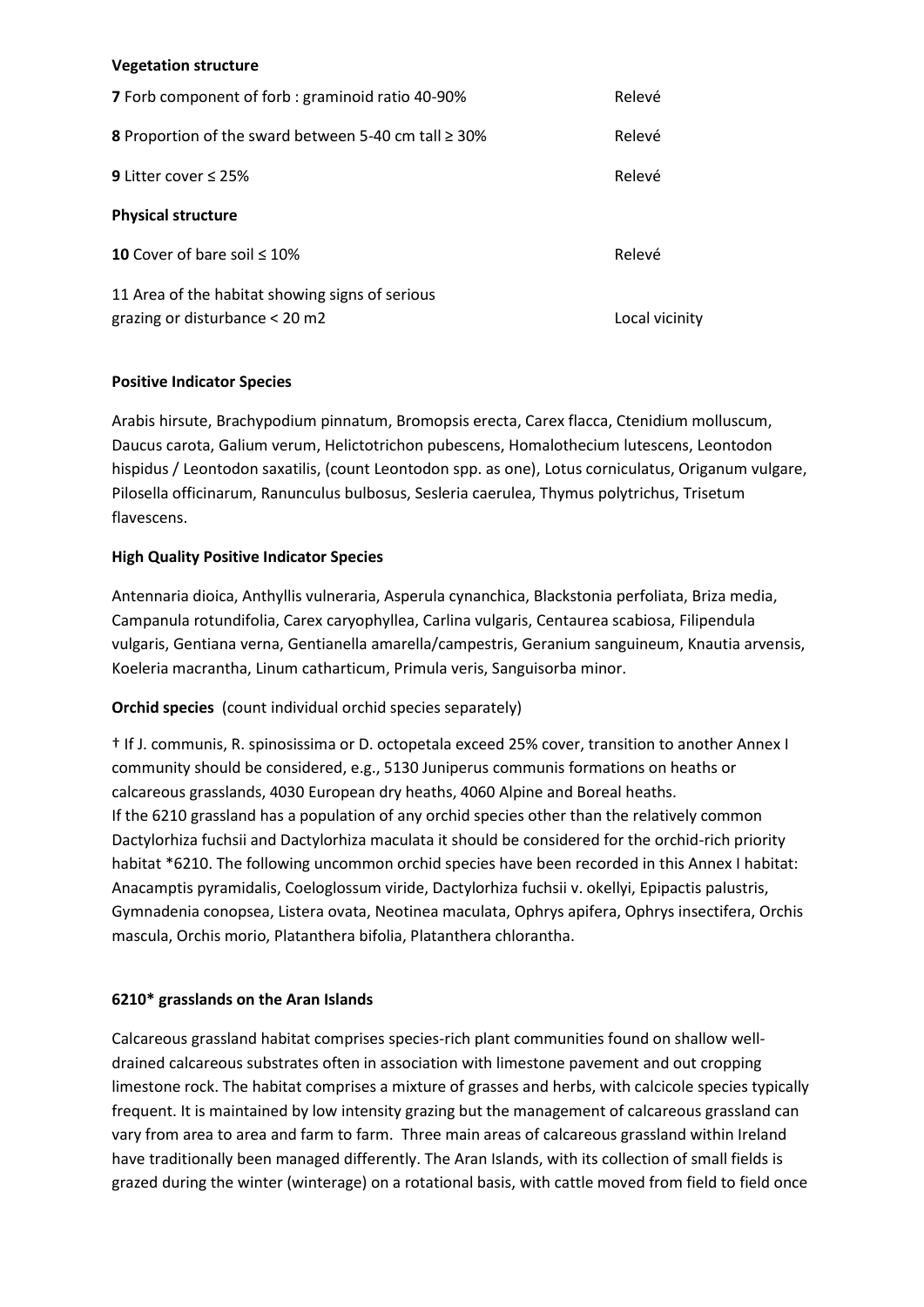the vegetation is eaten. The Burren also operates the winterage system but the wide open fields are managed using set stocking. Whilst the limestone grasslands in the north of the country on the Cavan/Fermanagh border are traditional summer grazed or grazed all year round on a set stocking basis. This different management will result in variations in target assessments and may require specific targets which reflect the management or cultural history of the sites as the continuation of the management system is usually favourable.

Based on survey work completed during the AranLIFE project (2014-2018), the existing thresholds used in the assessment of structures and functions for 6210\* Semi-natural dry grasslands & scrub facies on calcareous substrates (FestucoBrometalia) are generable suitable but changes should be considered for point 1 (positive indicator species), 2 (negative indicator species) and point 6 (Cover of scrub, bracken).

#### **Positive Indicators species**

Following analysis the vegetation analysis of well managed areas of calcareous grassland, an additional set of positive indicator species were regularly found in high quality fields and absent from fields that were more semi-natural in character (Table 1). These species should be included in the list of Positive Indicator species.

| Agrimonia_eupatoria       | Hemp agrimony        |
|---------------------------|----------------------|
| Euphrasia_officinalis_agg | Eyebright            |
| Plantago_maritima         | Sea plantain         |
| Polygala_vulgaris         | Common milkwort      |
| Rhinanthus minor          | Yellow rattle        |
| Succisa_pratensis         | Devil's bit scabious |
| Calluna_vulgaris          | Ling heather         |

Table 1. List of additional positive indicator species that are consistently found in grasslands of high conservation value in the context of the Aran Islands.

## **Negative indicator species**

Some plant species will be present due to the management system and changing in the management system may have a negative effect of other species. Cocks foot grass *Dactylis glomerata* is listed as a negative species but on the islands it was found present in both high and poor quality plots but with increasing frequency on ecologically poorer plots. Dactylis glomerata is an important component of Winterage fodder as it exhibits autumnal growth (Beddows 1959). By being listed as a negative indicator species in the national assessment criteria, it gives the impression that this is an unwanted species in calcareous grasslands, as it is an indicator of the management, which is necessary to maintain the overall species composition.

## **Cover of scrub, bracken.**

Under national assessment criteria, the thresholds for cover of woody species are ≤ 5% at the relevé assessment. The management practices and the farm structure all favour the growth of scrub. Crofts and Jefferson (1999) found that even in grasslands of low fertility, winter-only grazing will usually still allow scrub to encroach and this is reflected on the islands where additional scrub control is required. In addition the large number of stone walls and small fields favour the germination of